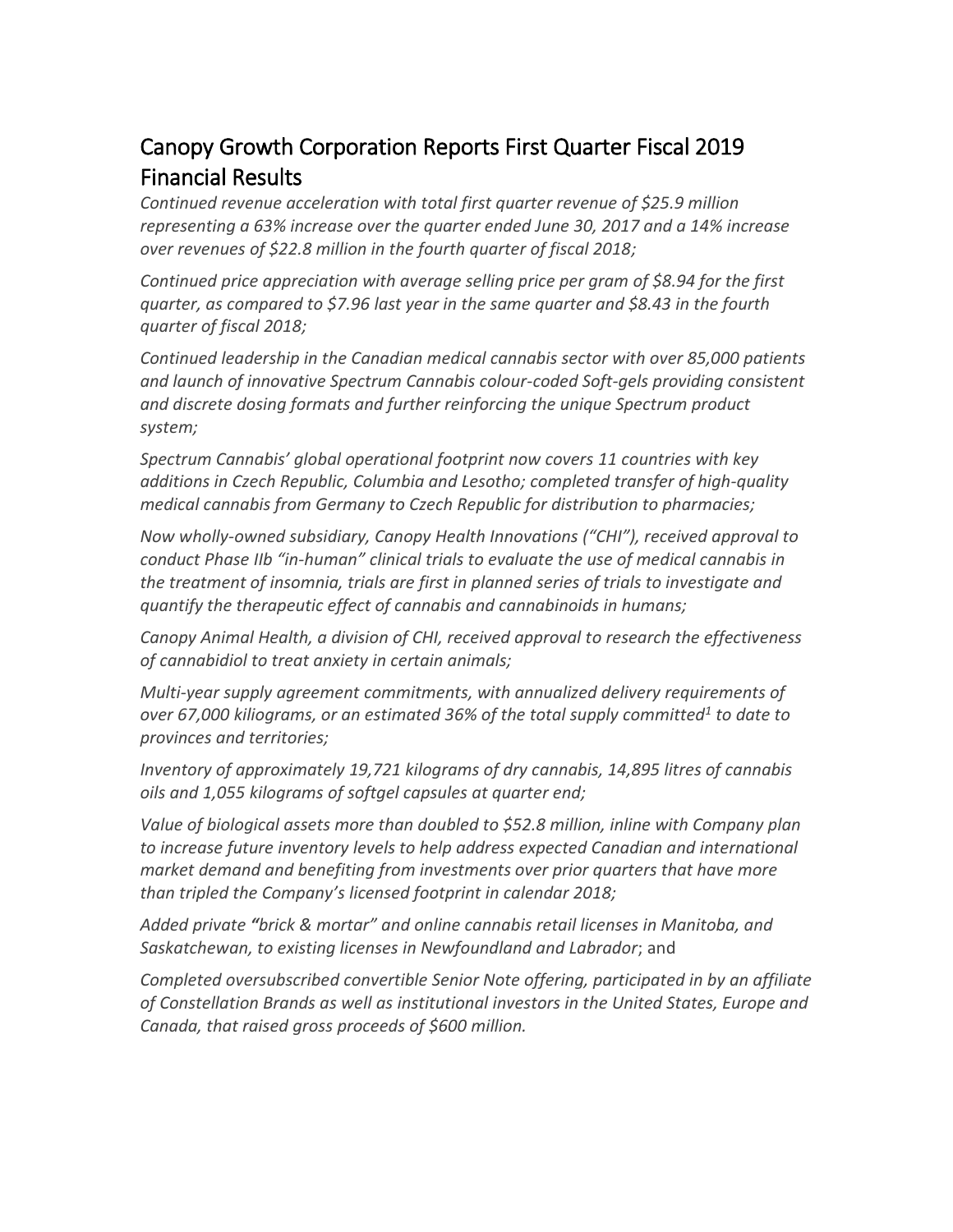#### August 14, 2018

Smiths Falls, ON – Canopy Growth Corporation (TSX:WEED) (NYSE:CGC) ("Canopy Growth" or "the Company") today released its consolidated financial results for the first quarter fiscal 2019 ended June 30, 2018. All financial information in this press release is reported in Canadian dollars, unless otherwise indicated.

"With our unparalleled success in Canada and Europe, Spectrum Cannabis' expanding global operational footprint now covering 11 countries, our active regulatory and global market development efforts, as well as approvals to proceed with the first of many planned clinical trials of cannabis-based medical therapies for both humans and animals, our leadership position in international medical cannabis markets continues to strengthen," said Bruce Linton, Chairman and Co-CEO.

Added Linton, "With an estimated 36% of the total supply committed to date to the provinces and territories, we have secured by far the deepest channel into the Canadian recreational cannabis market. Considering our substantial inventory, large cultivation footprint in production and the millions of additional sq. ft. of greenhouses and our new state-of-the-art distribution centre that are ready and waiting for licenses, we remain very confident in our ability to succeed in capturing significant market share."

Concluded Linton, "To drive our brand down to main street Canada and capture retail margin, we successfully invested in securing Tweed cannabis store licenses in Newfoundland and Labrador, Manitoba and Saskatchewan and we expect to leverage these successes in Alberta as well as in the anticipated private retail framework in Ontario. Canopy is developing the leading private cannabis retail channel in Canada."

|                                          | Q1 2019 | Q4 2018 | % Change |        | Q1 2018 % Change |
|------------------------------------------|---------|---------|----------|--------|------------------|
| Active registered patients               | 82,700  | 74,000  | 12%      | 59,000 | 40%              |
| Kilograms and kilogram equivalents sold  | 2,695   | 2,528   | 7%       | 1,830  | 47%              |
| Kilograms harvested                      | 9,685   | 4,811   | 101%     | 5,575  | 74%              |
| Inventory & Biological Assets (millions) | \$171   | \$118   | 45%      | \$75   | 128%             |
|                                          |         |         |          |        |                  |
| Revenues (millions)                      | \$25.9  | \$22.8  | 14%      | \$15.9 | 63%              |
| Average selling price per gram           | \$8.94  | \$8.43  | 6%       | \$7.96 | 12%              |
| Cash and Cash Equivalents (millions)     | \$658   | \$323   | 104%     | \$115  | 472%             |

#### *First Quarter 2019 Highlights*

• Company continues to invest significant effort and resources across all business areas in preparation for the recreational market. Activities included the development, construction and licensing of large greenhouse cultivation platforms in BC, Quebec and Ontario, the development of a regional distribution centre with highly efficient automation of product packaging, securing recreational cannabis supply commitments to provinces and territories, building product inventories, the development of new permitted product SKUs including pre-rolled form factors, the development of recreational product packaging, the development of cannabis retail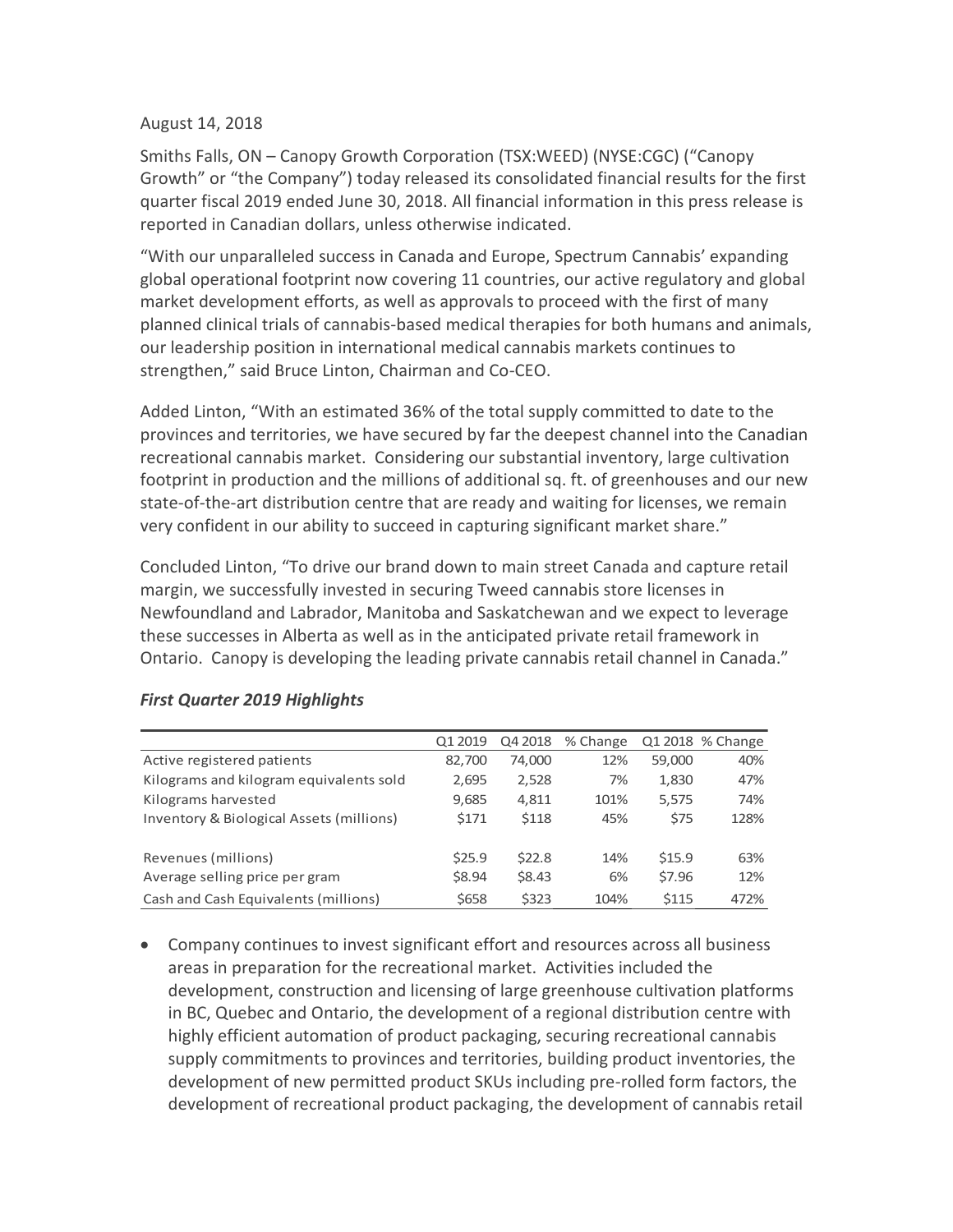and education programs and the development of the Tweed retail store concept and rollout strategy

- Total first quarter revenue was \$25.9 million representing a 63% increase over the quarter ended June 30, 2017 when revenue totaled \$15.9 million and a 14% increase over revenues of \$22.8 million in the fourth quarter of fiscal 2018
- 2,695 kilograms and kilogram equivalents sold in the first quarter ended June 30, 2018, representing an increase of 47% over the first quarter of last year, and an increase of 7% over the fourth quarter of fiscal 2018 in which 2,528 kilograms and kilogram equivalents were sold
- Oil sales, including softgel capsules, accounted for 26% of first quarter product revenue (reported revenue net of merchandise revenue, clinic revenue and shipping fees). Oil sales in the first quarter accounted for 2,650 liters (or approximately 330 kilogram equivalents) of the kilogram and kilogram equivalents stated above
- Cannabis sales in Germany accounted for 14% of product revenue in the first quarter as compared to 2% in the same quarter last year
- Average selling price per gram was \$8.94 for the first quarter, as compared to \$7.96 last year in the same quarter and \$8.43 in the fourth quarter of fiscal 2018
- Spektrum Cannabis sold 248 kilograms in Germany at an average selling price of \$13.62 per gram, up from 175 kilograms at an average selling price of \$13.35 per gram in the fourth quarter of fiscal 2018, representing quarter over quarter growth of 42% and 2% respectively
- Harvested 9,685 kilograms in the first quarter as compared to 4,811 kilograms in the fourth quarter of fiscal 2018 and 5,575 kilograms in the first quarter of fiscal 2018
- At quarter end the Company held inventory of 19,721 kilograms of dry cannabis, 14,895 litres of cannabis oils, ranging from concentrated resins, or refined oil, to finished oil, and 1,055 kilograms of softgel capsules. Inventories are continuing to be scaled to meet management's expectation of market demands, including the legalized recreational market expected later in calendar 2018
- The Company closed the issuance of 4.25% convertible notes amounting to \$600 million in gross proceeds, including exercise of an overallotment by the initial purchasers. The transaction was significantly over-subscribed and included the participation by Greenstar Canada Investment Limited Partnership, an affiliate of Constellation Brands, Inc. for \$200 million, and the remainder of the offering was allocated exclusively to institutions, primarily in the United States, Europe, as well as Canada
- Acquired Annabis Medical s.r.o ("Annabis Medical"), a medical cannabis distributor in the Czech Republic and Daddy Cann Lesotho PTY Ltd., a Lesotho-based company licensed to cultivate, manufacture, supply, hold, import, export and transport cannabis and its resin

# *Subsequent to First Quarter Fiscal 2019*

• Completed the acquisition of unowned interests in Canopy Health Innovations and BC Tweed, making them wholly-owned subsidiaries of the Company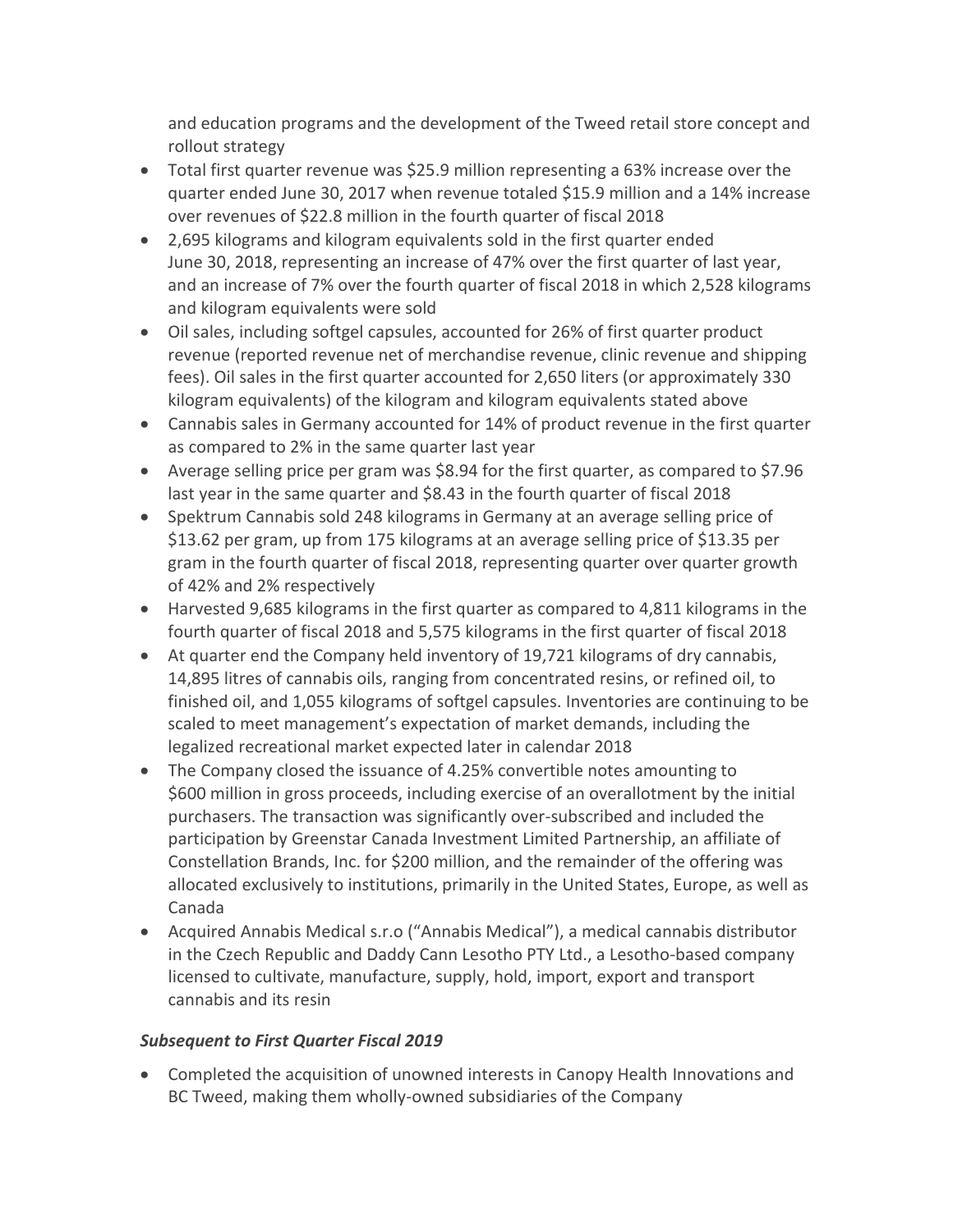- Alberta and BC supply agreements signed, doubling annualized supply requirement to over 67,000 kg per year.
- Formed wholly-owned subsidiary Canopy LATAM Corporation ("Canopy LATAM") and through Canopy LATAM acquired Spectrum Cannabis Colombia S.A.S., which previously operated as Colombian Cannabis S.A.S., expanding the Company's focus on the emerging medical cannabis market of Latin America
- Announced proposed acquisition of Hiku Brands to strengthen the Company's portfolio of cannabis brands and advanced retail platform including branded Tokyo Smoke stores. The transaction is expected to close in the second quarter of fiscal 2019

## *First Quarter Fiscal 2019 Revenue Review*

Revenue for the first quarter fiscal 2019 was a \$25.9, representing an increase of 63% over the prior year's quarter in which revenue was \$15.9 million. In the three months ended June 30, 2018 and 2017, oils, including the Company's Softgel capsules, accounted for 26% and 19%, respectively, of the product revenue for each period.

# *First Quarter Fiscal 2019 Product Sales Review*

During the first quarter of fiscal 2019, the Company sold 2,695 kilograms and kilogram equivalents in the first quarter ended June 30, 2018 at an average sale price of \$8.94, up from 1,830 kilograms and kilogram equivaents at an average price of \$7.96 in the prior year period, representing an increase of 47% and 12% respectively. The higher average price was due to changes in the mix of product sold and increasing sales in Germany by wholly-owned subsidiary Spektrum Cannabis GmbH ("Spektrum Cannabis").

Oil sales, including gel caps, accounted for 26% of first quarter product revenue (reported revenue net of merchandise revenue, clinic revenue and shipping fees). Oil sales in the first quarter accounted for 2,650 litres (or approximately 330 kilogram equivalents) of the kilogram and kilogram equivalents sold. Spektrum Cannabis sold 248 kilograms in Germany, all sourced from Canadian domestic production, at an average price of \$13.62 per gram.

#### *First Quarter Fiscal 2019 Gross Margin Summary*

The cost of sales includes the impact of cash operating costs of subsidiaries not yet cultivating or selling cannabis, including our BC Tweed and Vert Mirabel facilities that are partially licensed, and higher overheads incurred while preparing operations for the legalization of recreational cannabis. Excluding the costs associated with non-cultivating subsidiaries totaling \$5.4 million, the gross margin before the fair value impacts in cost of sales and other inventory charges would have been \$16.5 million or 64% of sales.

The first quarter fiscal 2019 gross margin<sup>2</sup> including the costs of operating the non-cultivating subsidiaries and distribution charges but before the fair value effects of the IFRS accounting for biological assets and inventory and other inventory charges was \$11.1 million or 43% of sales, as compared to \$8.7 million or 55% of sales in the first quarter of last year.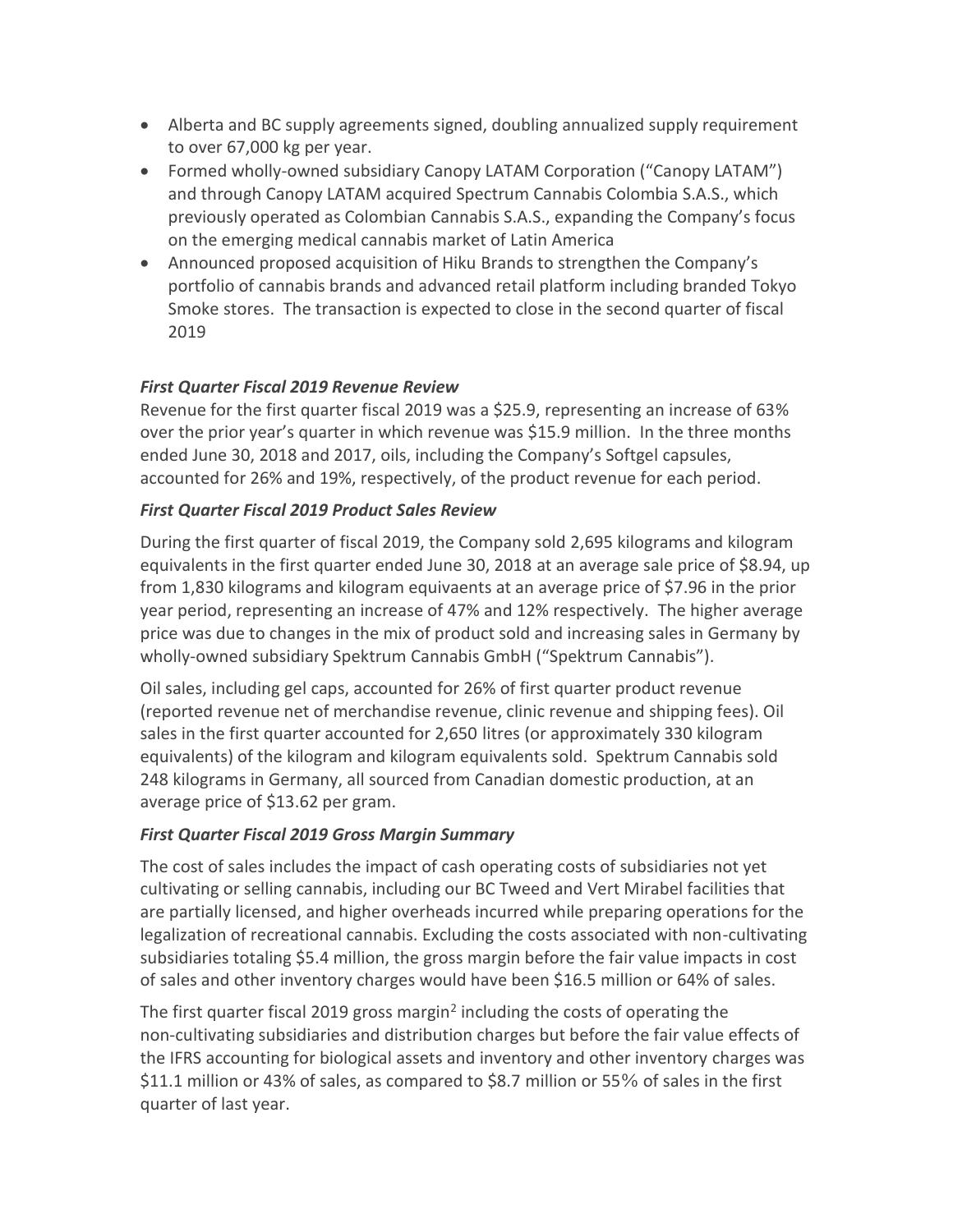#### *First Quarter Fiscal 2019 Operating Expense Summary*

Management believes ongoing investment in building the Company's significant and diversified production platform, flexible distribution capability, world-leading brands, medical and recreational sales and customer support capabilities, robust information technology infrastructure, international business development and operations and as well as research and development into advanced operational systems, cannabis genetics in different environmental conditions and new cannabis-based product form factors that will enter the market when permitted, all of which directly impacted profitability in quarter, represents a prudent long-term investment to strengthen the Company's global leadership position. As a result, both sales and marketing and general and administrative expenses were up significantly relative to the same period last year.

|                                                | Q1 2019       |         | Q1 2018 |         |
|------------------------------------------------|---------------|---------|---------|---------|
|                                                | \$.<br>$%$ of |         |         | $%$ of  |
|                                                |               | Revenue |         | Revenue |
| Sales and Marketing Expenses (millions)        | \$17.3        | 67%     | \$6.4\$ | 40%     |
| General and Administrative Expenses (millions) | \$19.6        | 76%     | \$7.5   | 47%     |
| Research and Development Expenses (millions)   | \$0.8\$       | 3%      | 50.1    | 1%      |

Sales and marketing expenses include staffing levels in marketing and sales functions needed to service the coming regulated recreational and international markets, costs associated with the development of branding, marketing and education campaigns, the development of new permitted product SKUs, the development of recreational product packaging, the development of cannabis retail and education programs as well as costs associated with the Company's medical outreach program and the growing customer care center which interfaces directly with the Company's growing base of patients.

The General and Administrative expenses include higher legal and professional services fees related to investments in governance, expanded operations and supporting business development as well as expanding the Company's information technology capability. G&A expenses also included higher employee compensation costs due to increased staff levels, necessary use of consultants and advisory services while expanding and commercializing the Company's operations, compliance costs associated with meeting Health Canada requirements, as well as other public company compliance related expenses including related professional fees.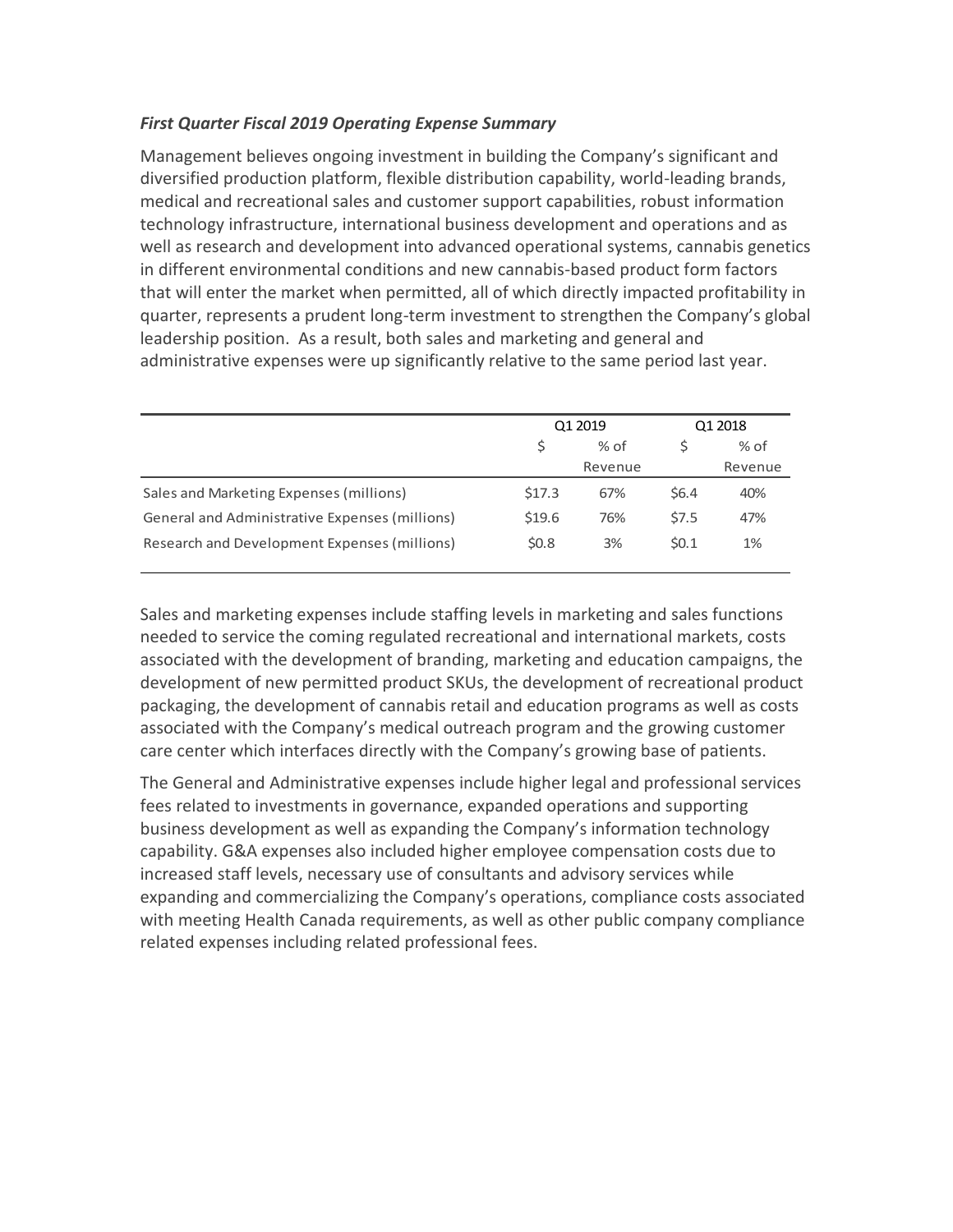## *First Quarter Fiscal 2019 Adjusted EBITDA Summary (Non-GAAP measure)<sup>3</sup>*

Adjusted EBITDA in the first quarter fiscal 2019 amounted to a loss of \$22.5 million compared to a loss of \$3.9 million in the same period last year.

The Adjusted EBITDA is reconciled and explained in the Management's Discussion & Analysis under "Adjusted EBITDA (Non-GAAP Measure)" a copy of which will be filed on SEDAR after financial markets close today. The Adjusted EBITDA is reconciled in a table elsewhere in this press release.

# *First Quarter Fiscal Year 2019 Other Expenses and Net Earnings Summary*

Other expenses totaled \$60.4 million for the three months ended June 30, 2018 and was comprised of a non-cash fair value loss of \$19.3 million principally related to the change in fair value of TerrAscend warrants and a non-cash fair value loss on AusCann options. Both the warrants and options were initially recognized at fair value and are subsequently remeasured to their fair value at the end of each reporting period. Other expenses also included \$16 million related to the convertible debt issue costs which arose at the end of the quarter. In addition, fair value changes on the BC Tweed and Vert Mirabel put liabilities combined to a loss of \$18.1 million. Of note, due to the full acquisition of BC Tweed in July, the BC Tweed put liability which had a fair value of \$72.6 million at the end of June will be extinguished in the second quarter which will result in a gain in that quarter.

The \$60.4 million in other expenses described above accounted for \$0.30 of the reported \$0.40 loss per basic and diluted share in the quarter, compared to net loss of \$0.06 per basic and diluted share in the comparative period last year.

Net loss in the quarter, after taxes and after the other expenses of \$60.4 million just described contributed to a reported net loss of \$90.8 million or \$0.40 per basic and diluted share share compared to a net loss of \$9.2 million or \$0.06 per basic and diluted share in the comparative period last year.

# *First Quarter Fiscal 2019 Balance Sheet Highlights*

At June 30, 2018, the Company's cash and cash equivalents totaled \$657.9 million, representing an increase of \$335.3 million from March 31, 2018, principally due to the issuance of \$600 million in convertible notes in the quarter, offset by investment in the aggressive expansion of our production assets and corporate capabilities.

Inventory at June 30, 2018 amounted to \$118.2 million (March 31, 2018 - \$101.6 million) and biological assets amounted to \$52.8 million (March 31, 2018 - \$16.3 million), together totaling \$171.0 million (March 31, 2018 - \$117.9 million). Inventories are continuing to be scaled to meet management's expectation of market demands, including the legalized recreational market expected later in calendar 2018.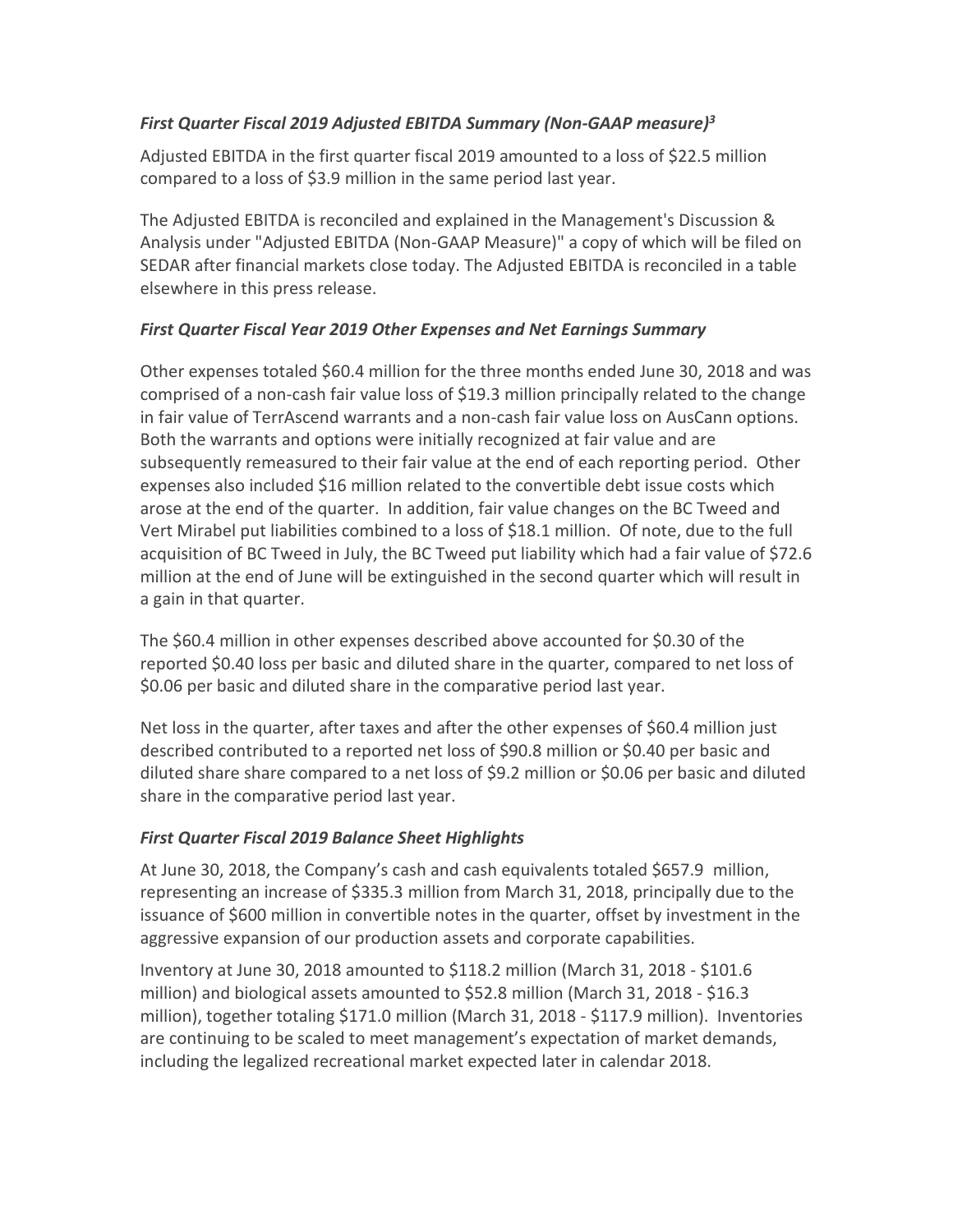At June 30, 2018, the Company held inventory of 19,721 kilograms of dry cannabis, 14,895 litres of cannabis oils, ranging from concentrated resins, or refined oil, to finished oil, and 1,055 kilograms of softgel capsules. Included in the dry cannabis quantities was 2,594 kilograms available for sale in the Company's online stores and 6,576 kilograms in process of finishing or awaiting approval for sale and 10,551 kilograms of cannabis held for conversion to saleable oils and softgel capsules.

The unaudited Consolidated Financial Statements and Management's Discussion and Analysis documents for the three months ended June 30, 2018 will be filed on SEDAR and available at www.sedar.com. The basis of financial reporting in the Unaudited Condensed Interim Consolidated Financial Statements and Management's Discussion and Analysis documents is in thousands of Canadian dollars, unless otherwise indicated.

**Note 1:** Estimated share of supply agreements announced to date by provinces and territories. Includes Canopy Growth estimate of total of supply agreements entered into by Alberta and British Columbia

**Note 2:** The Gross margin before the fair value effects of the IFRS accounting for biological assets and inventory is a key operational metric that does not have any standardized meaning prescribed by IFRS and may not be comparable to similar measures presented by other companies. The definition of this term can be found in the Management's Discussion & Analysis under GROSS MARGIN, a copy of which will be filed on SEDAR after financial markets close today.

**Note 3:** The Adjusted EBITDA is a non-GAAP financial measure that does not have any standardized meaning prescribed by IFRS and may not be comparable to similar measures presented by other companies. The Adjusted EBITDA is reconciled and explained in the Management's Discussion & Analysis under "Adjusted EBITDA (Non-GAAP Measure)", a copy of which will filed on SEDAR after financial markets close today.

#### *Webcast and Conference Call Information*

The Company will host a conference call and audio webcast with Bruce Linton, CEO and Tim Saunders, CFO at 8:00 AM Eastern Time on August 15, 2018.

Webcast Information A live audio webcast will be available at: https://event.on24.com/wcc/r/1800764/F7B6A3CFF26AED5C28B555A658CF1105

Calling Information Toll Free Dial-In Number: 1-888-231-8191 International Dial-In Number (647) 427-7450 Conference ID: 4984819

Replay Information A replay of the call will be accessible by telephone until 11:59 PM ET on November 14, 2018. Toll Free Dial-in Number: 1-855-859-2056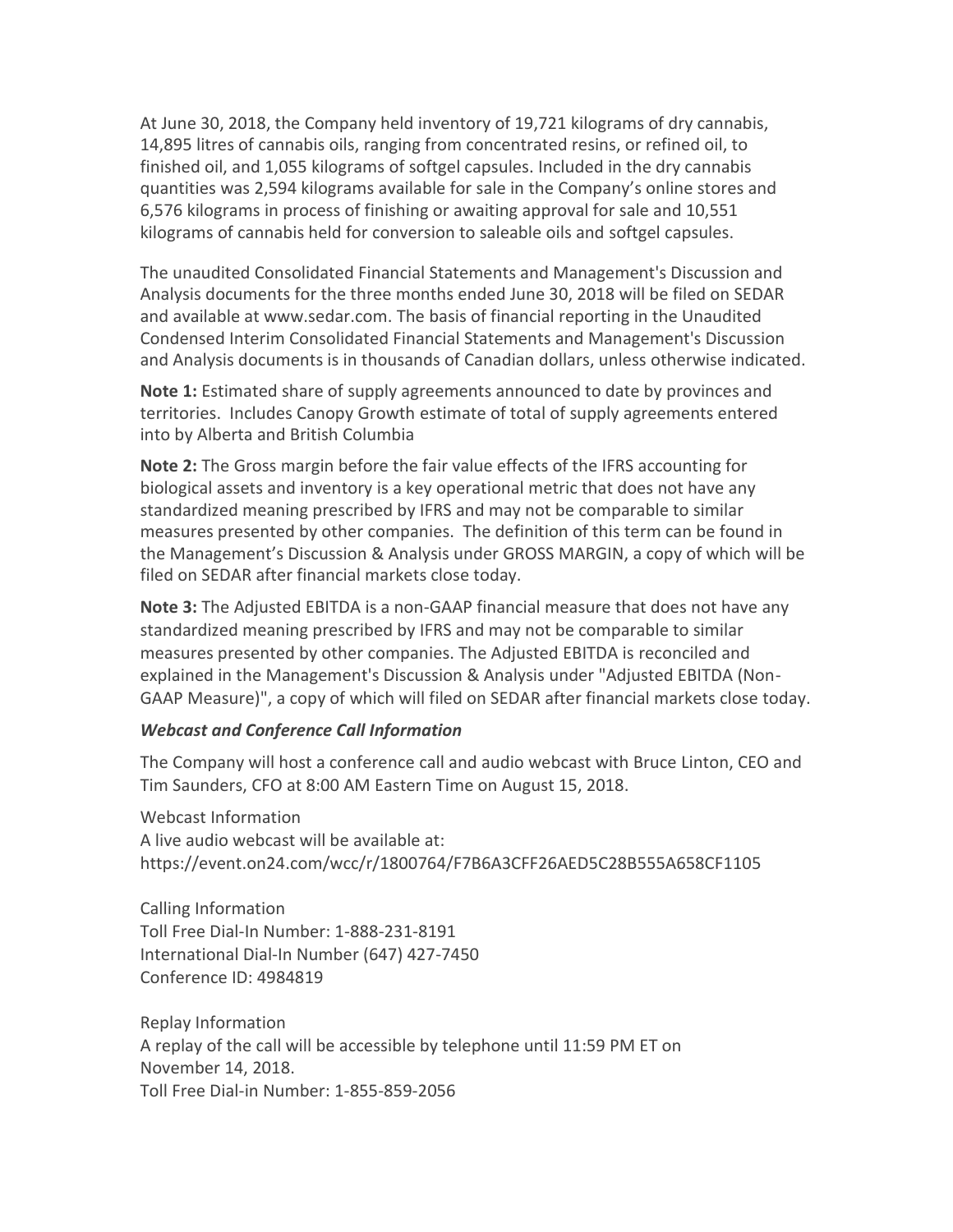#### Replay Password: 4984819

#### **About Canopy Growth Corporation**

Canopy Growth is a world-leading diversified cannabis and hemp company, offering distinct brands and curated cannabis varieties in dried, oil and Softgel capsule forms. From product and process innovation to market execution, Canopy Growth is driven by a passion for leadership and a commitment to building a world-class cannabis company one product, site and country at a time.

Canopy Growth has established partnerships with leading sector names including cannabis icon Snoop Dogg, breeding legends DNA Genetics and Green House seeds, and Fortune 500 alcohol leader Constellation Brands, to name but a few. Canopy Growth operates ten cannabis production sites with over 2.4 million square feet of production capacity, including over 500,000 square feet of GMP-certified production space. The Company has operations in nine countries across five continents. The Company is proudly dedicated to educating healthcare practitioners, conducting robust clinical research, and furthering the public's understanding of cannabis, and through its partly owned subsidiary, Canopy Health Innovations, has devoted millions of dollars toward cutting edge, commercializable research and IP development. Through partly owned subsidiary Canopy Rivers Corporation, the Company is providing resources and investment to new market entrants and building a portfolio of stable investments in the sector. From our historic public listing to our continued international expansion, pride in advancing shareholder value through leadership is engrained in all we do at Canopy Growth. For more information visit www.canopygrowth.com

#### **Notice Regarding Forward Looking Statements**

This news release contains forward-looking information. Often, but not always, forward-looking information can be identified by the use of words such as "plans", "expects" or "does not expect", "is expected", "estimates", "intends", "anticipates" or "does not anticipate", or "believes", or variations of such words and phrases or state that certain actions, events or results "may", "could", "would", "might" or "will" be taken, occur or be achieved. Forwardlooking information involves known and unknown risks, uncertainties and other factors which may cause the actual results, performance or achievements of Canopy Growth or its subsidiaries to be materially different from any future results, performance or achievements expressed or implied by the forward-looking information contained in this news release. Examples of such statements include statements with respect to the future market share achieved in recreational markets, product development, clinical trial work, and planned acquisition activities related to BC Tweed, and Canopy Health Innovations. Risks, uncertainties and other factors involved with forward-looking information could cause actual events, results, performance, prospects and opportunities to differ materially from those expressed or implied by such forward-looking information, including risks associated with entering a new market dynamic in Canada or internationally, and such risks contained in the Company's annual information form dated June 28, 2017 and filed with Canadian securities regulators available on the Company's issuer profile on SEDAR at [www.sedar.com.](https://www.sedar.com/) Although the Company believes that the assumptions and factors used in preparing the forward-looking information in this news release are reasonable, undue reliance should not be placed on such information and no assurance can be given that such events will occur in the disclosed time frames or at all. The forward-looking information included in this news release are made as of the date of this news release and the Company does not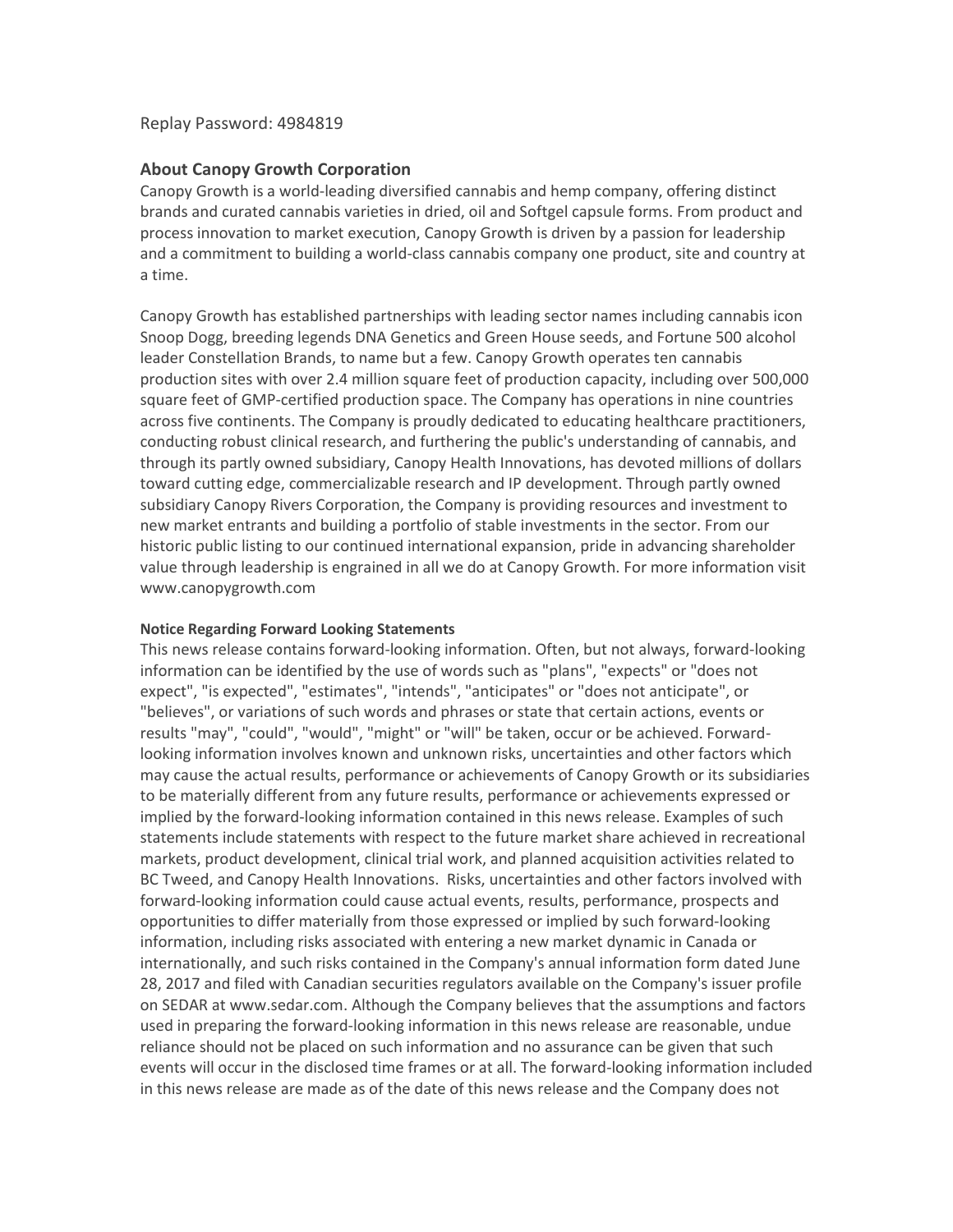undertake an obligation to publicly update such forward-looking information to reflect new information, subsequent events or otherwise unless required by applicable securities legislation.

Contact: Tyler Burns Investor Relations Canopy Growth Corporation tyler.burns@canopygrowth.com 1-855-558-9333 ex 122

Caitlin O'Hara Communications Specialist Caitlin.ohara@canopygrowth.com 613-291-3239

Director: Bruce Linton [tmx@tweed.com](mailto:tmx@tweed.com) [tmx@canopygrowth.com](mailto:tmx@canopygrowth.com)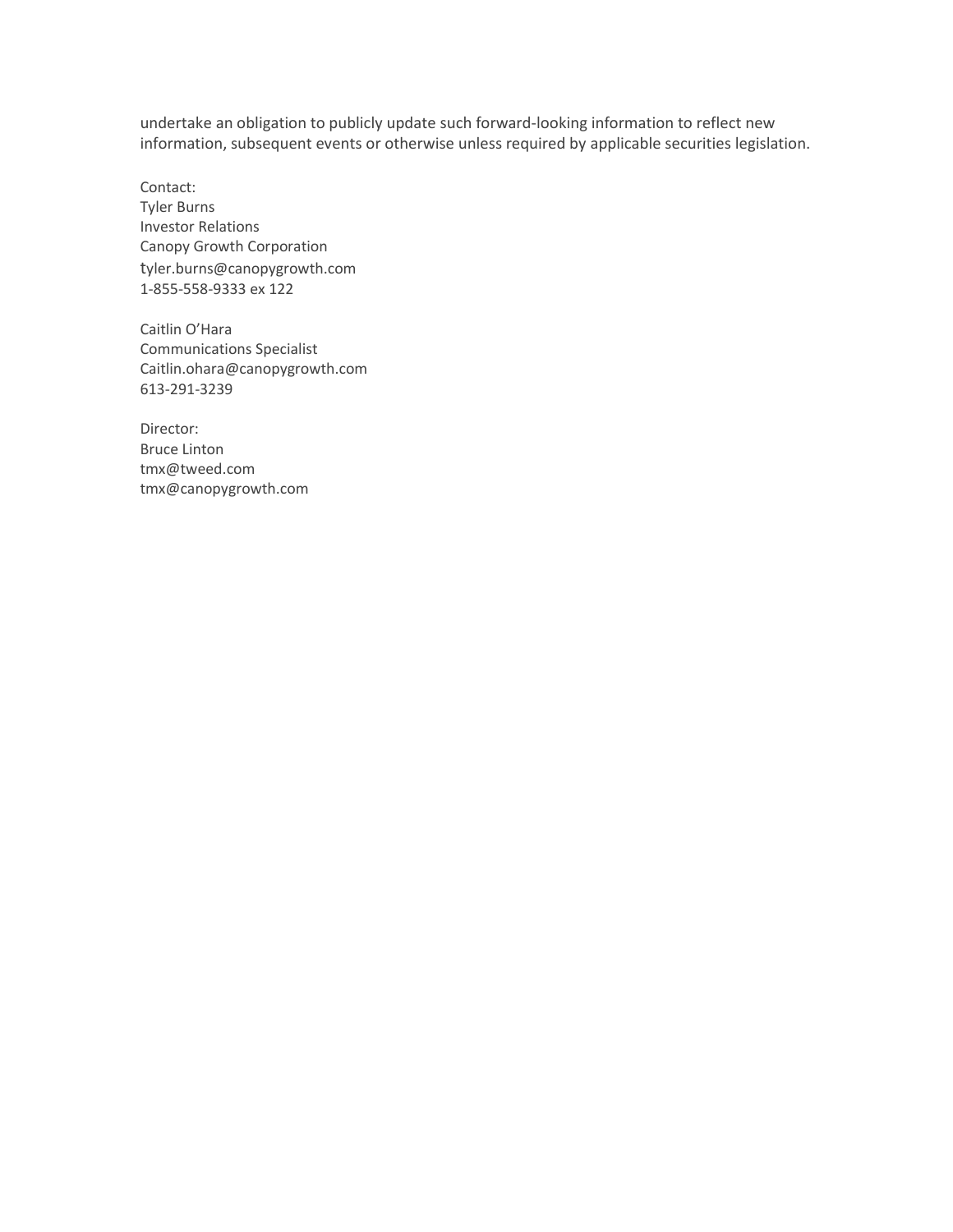| <b>CANOPY GROWTH CORPORATION</b>                                |                 |                 |
|-----------------------------------------------------------------|-----------------|-----------------|
| CONDENSED INTERIM CONSOLIDATED STATEMENTS OF FINANCIAL POSITION |                 |                 |
| <b>UNAUDITED</b>                                                | <b>June 30,</b> | March 31,       |
| (Expressed in CDN \$000's)                                      | 2018            | 2018            |
| <b>Assets</b>                                                   |                 |                 |
| <b>Current assets</b>                                           |                 |                 |
| Cash and cash equivalents                                       | \$<br>657,896   | \$<br>322,560   |
| Amounts receivable                                              | 27,746          | 21,425          |
| <b>Biological assets</b>                                        | 52,811          | 16,348          |
| Inventory                                                       | 118,204         | 101,607         |
| Prepaid expenses and other assets                               | 36,137          | 19,837          |
|                                                                 | 892,794         | 481,777         |
| Property, plant and equipment                                   | 479,898         | 303,682         |
| Other long-term assets                                          | 26,973          | 8,340           |
| Investments in associates and joint ventures                    | 93,269          | 63,106          |
| Other financial assets                                          | 177,282         | 163,463         |
| Intangible assets                                               | 101,723         | 101,526         |
| Goodwill                                                        | 340,374         | 314,923         |
|                                                                 | \$<br>2,112,313 | \$<br>1,436,817 |
|                                                                 |                 |                 |
| Liabilities                                                     |                 |                 |
| <b>Current liabilities</b>                                      |                 |                 |
| Accounts payable and accrued liabilities                        | \$<br>127,248   | \$<br>89,571    |
| Deferred revenue                                                | 767             | 900             |
| Current portion of long-term debt                               | 2,539           | 1,557           |
|                                                                 | 130,554         | 92,028          |
| Long-term debt                                                  | 617,749         | 6,865           |
| Deferred tax liability                                          | 30,815          | 33,536          |
| Long-term financial liabilities                                 | 108,732         | 61,150          |
|                                                                 | 887,850         | 193,579         |
| Commitments and contingencies                                   |                 |                 |
|                                                                 |                 |                 |
| <b>Shareholders' equity</b><br>Share capital                    | 1,124,485       | 1,076,838       |
| Other reserves                                                  | 145,564         | 127,418         |
| Accumulated other comprehensive income                          | 39,280          | 46,166          |
| Deficit                                                         | (171, 926)      | (91, 649)       |
|                                                                 |                 |                 |
| Equity attributable to Canopy Growth Corporation                | 1,137,403       | 1,158,773       |
| Non-controlling interests                                       | 87,060          | 84,465          |
| <b>Total equity</b>                                             | 1,224,463       | 1,243,238       |
|                                                                 | \$<br>2,112,313 | \$<br>1,436,817 |
|                                                                 |                 |                 |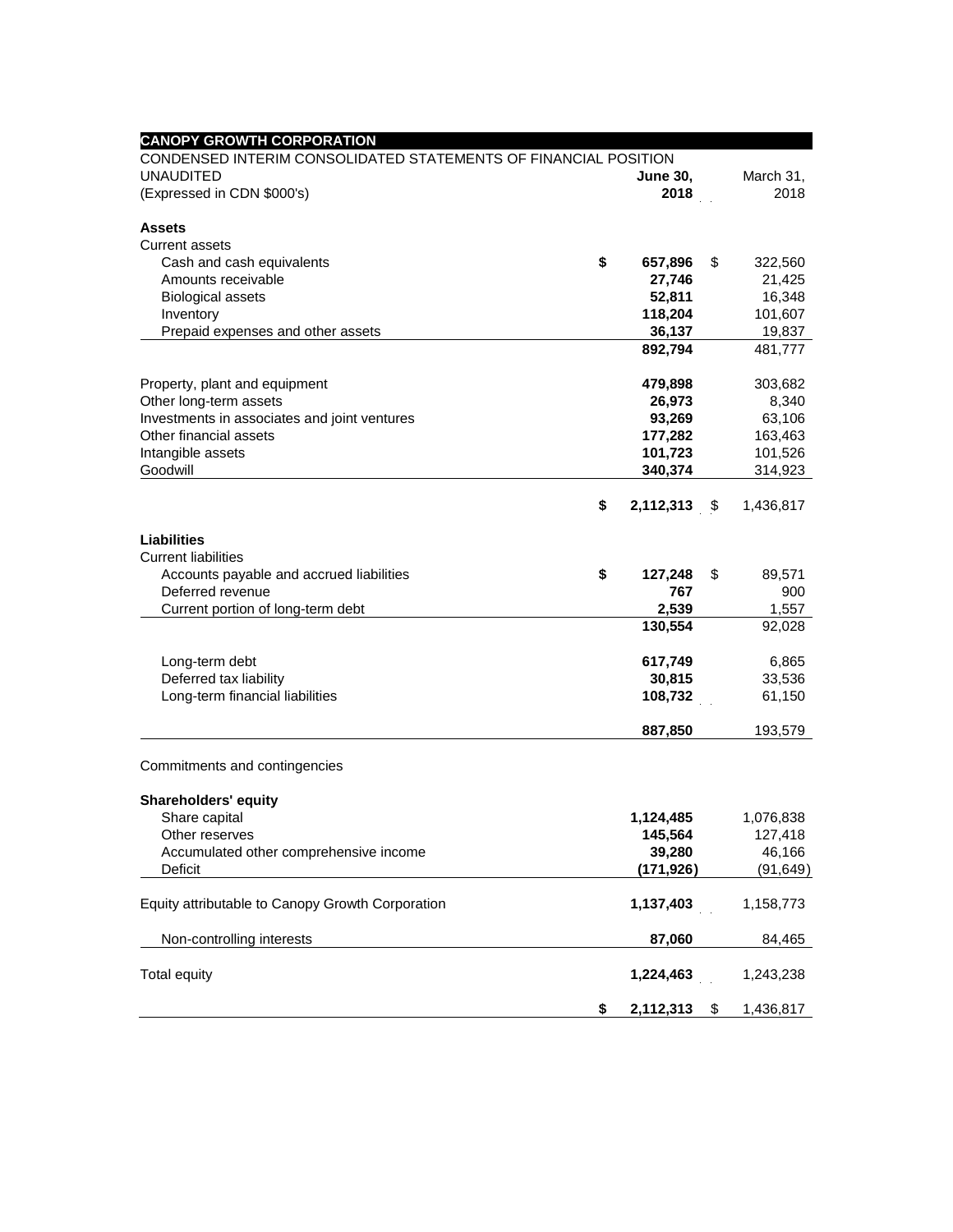| <b>CANOPY GROWTH CORPORATION</b>                         |                      |              |
|----------------------------------------------------------|----------------------|--------------|
| CONDENSED INTERIM CONSOLIDATED STATEMENTS OF OPERATIONS  |                      |              |
| FOR THE THREE MONTHS ENDED JUNE 30, 2018 AND 2017        |                      |              |
| <b>UNAUDITED</b>                                         | <b>June 30,</b>      | June 30,     |
| (Expressed in CDN \$000's except share amounts)          | 2018                 | 2017         |
|                                                          |                      | (Restated)   |
| <b>Revenue</b>                                           | \$<br>25,916         | \$<br>15,873 |
| Inventory production costs expensed to cost of sales     | 14,832               | 7,161        |
| Gross margin before the undernoted                       | 11,084               | 8,712        |
| Fair value changes in biological assets included in      |                      |              |
| inventory sold and other inventory charges               | 26,388               | 10,784       |
| Unrealized gain on changes in fair value of biological   |                      |              |
| assets                                                   | (57, 289)            | (20,254)     |
| Gross margin                                             | 41,985               | 18,182       |
|                                                          |                      |              |
| Sales and marketing                                      | 17,266               | 6,405        |
| Research and development                                 | 756                  | 133          |
| General and administration                               | 19,588               | 7,493        |
| Acquisition-related costs                                | 1,884                | 836          |
| Share-based compensation expense                         | 23,072               | 2,881        |
| Share-based compensation expense related to              |                      |              |
| acquisition milestones                                   | 7,095                | 1,130        |
| Depreciation and amortization                            | 3,030                | 3,544        |
| Operating expenses                                       | 72,691               | 22,422       |
| Loss from operations                                     | (30, 706)            | (4,240)      |
|                                                          |                      |              |
| Share of loss on equity investments                      | (2, 569)             |              |
| Other expense, net                                       | (60, 426)            | (3,601)      |
| Total other expense, net                                 | (62, 995)            | (3,601)      |
| Loss before income taxes                                 | (93, 701)            | (7, 841)     |
| Income tax (expense) recovery                            | 2,723                | (1, 333)     |
| <b>Net loss</b>                                          | \$<br>$(90, 978)$ \$ | (9, 174)     |
| Net loss attributable to:                                |                      |              |
| Canopy Growth Corporation                                | \$<br>$(80, 277)$ \$ | (9,054)      |
| Non-controlling interests                                | (10, 701)            | (120)        |
|                                                          | \$<br>$(90, 978)$ \$ | (9, 174)     |
|                                                          |                      |              |
| Earnings per share, basic and diluted                    |                      |              |
| Net loss per share:                                      | \$<br>$(0.40)$ \$    | (0.06)       |
| Weighted average number of outstanding<br>common shares: |                      |              |
|                                                          | 200,160,740          | 163,884,269  |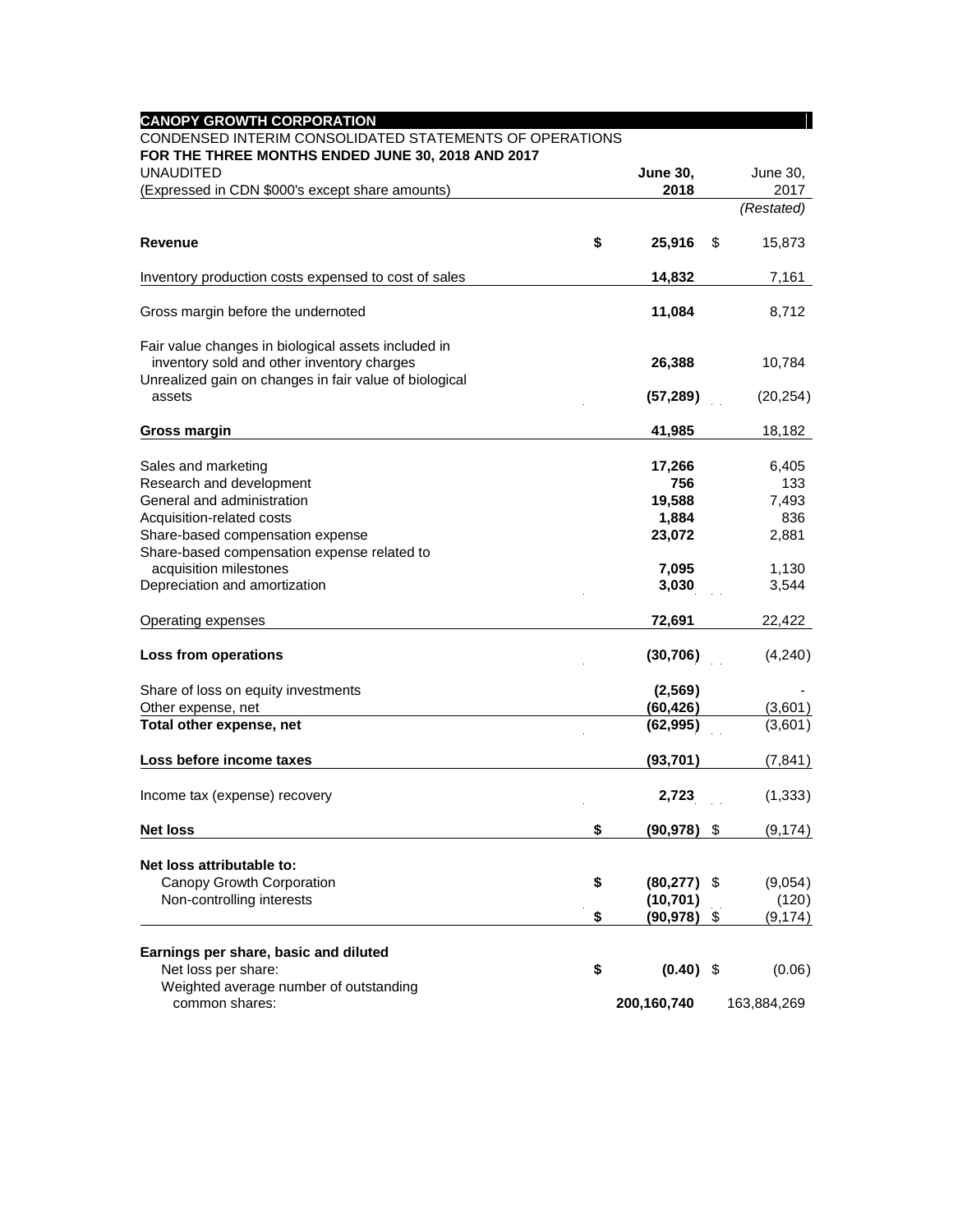| <b>CANOPY GROWTH CORPORATION</b>                                                                             |                      |            |
|--------------------------------------------------------------------------------------------------------------|----------------------|------------|
| CONDENSED INTERIM CONSOLIDATED STATEMENTS OF CASH FLOWS<br>FOR THE THREE MONTHS ENDED JUNE 30, 2018 AND 2017 |                      |            |
| <b>UNAUDITED</b>                                                                                             | <b>June 30,</b>      | June 30,   |
| (Expressed in CDN \$000's)                                                                                   | 2018                 | 2017       |
| Net inflow (outflow) of cash related to the following activities:                                            |                      | (Restated) |
| Operating                                                                                                    |                      |            |
| Net loss                                                                                                     | \$<br>$(90, 978)$ \$ | (9, 174)   |
| Adjustments for:                                                                                             |                      |            |
| Depreciation of property, plant and equipment                                                                | 3,661                | 1,735      |
| Amortization of intangible assets                                                                            | 2,632                | 3,322      |
| Share of loss on equity investments                                                                          | 2,569                |            |
| Fair value changes in biological assets included in inventory sold                                           |                      |            |
| and other inventory charges                                                                                  | 26,388               | 10,784     |
| Unrealized gain on changes in fair value of biological assets                                                | (57, 289)            | (20, 254)  |
| Share-based compensation                                                                                     | 30,951               | 3,958      |
| Loss on disposal of property, plant and equipment and intangible                                             |                      |            |
| assets                                                                                                       | 1,840                | 143        |
| Other assets                                                                                                 | (3, 120)             |            |
| Other income and expense                                                                                     | 56,312               | 3,500      |
| Income tax (recovery) expense                                                                                | (2,951)              | 1,333      |
| Increase in fair value of acquisition consideration related liabilities                                      |                      |            |
| Non-cash interest and FX impact on assets                                                                    | 834                  |            |
| Changes in non-cash operating working capital items                                                          | (38, 490)            | (7, 739)   |
| Net cash used in operating activities                                                                        | (67, 641)            | (12, 392)  |
|                                                                                                              |                      |            |
| Investing                                                                                                    |                      |            |
| Purchases and deposits of property, plant and equipment and                                                  |                      |            |
| assets in process                                                                                            | (153, 654)           | (9,749)    |
| Purchases of intangible assets and intangibles in process                                                    | (2,815)              | (34)       |
| Purchases of restricted investments                                                                          | (1,212)              |            |
| Investments in associates                                                                                    | (3,500)              |            |
| Investments in other financial assets                                                                        | (21, 759)            |            |
| Net cash inflow (outflow) on acquisition of subsidiaries                                                     | (41)                 | (391)      |
| Net cash used in investing activities                                                                        | (182, 981)           | (10, 174)  |
|                                                                                                              |                      |            |
| <b>Financing</b>                                                                                             |                      |            |
| Payment of share issue costs                                                                                 | (301)                | (1,515)    |
| Proceeds from issuance of shares by Canopy Rivers                                                            | 787                  | 36,680     |
| Proceeds from exercise of stock options                                                                      | 1,758                | 1,511      |
| Proceeds from exercise of warrants                                                                           | 133                  |            |
| Issuance of long-term debt                                                                                   | 600,000              |            |
| Payment of long-term debt issue costs                                                                        | (16, 045)            |            |
| Increase/(decrease) in finance lease obligations                                                             | (54)                 |            |
| Repayment of long-term debt                                                                                  | (320)                | (416)      |
| Net cash provided by financing activities                                                                    | 585,958              | 36,260     |
| Net cash inflow                                                                                              | 335,336              | 13,694     |
| Cash and cash equivalents, beginning of period                                                               | 322,560              | 101,800    |
|                                                                                                              |                      |            |
| Cash and cash equivalents, end of period                                                                     | \$<br>657,896<br>\$  | 115,494    |